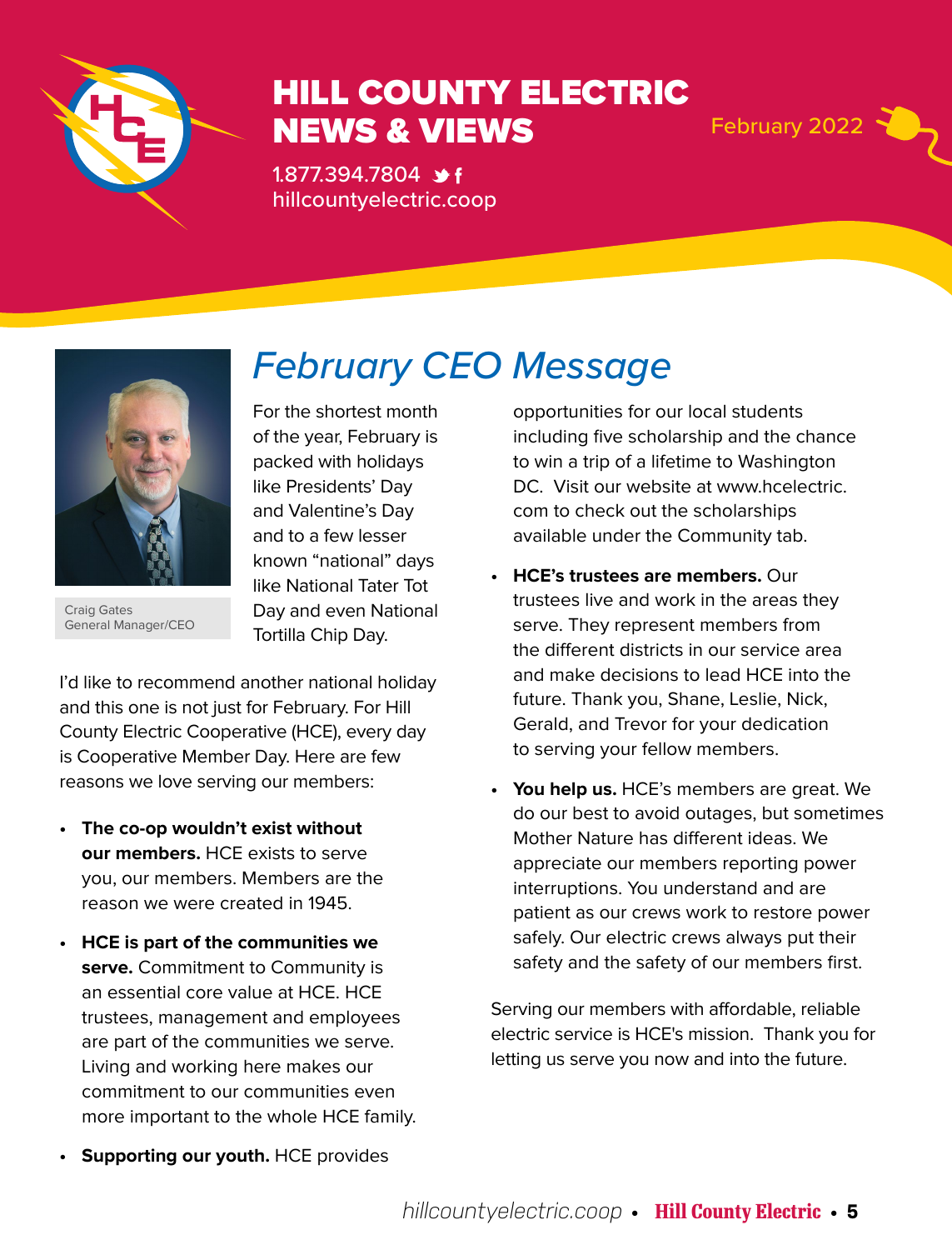## *HCE Happenings*

Last month, Hill County Electric (HCE) had approximately **198 account hours**  affected by outages. Of these hours:



**Planned for maintenance: 96**

### **Energy Efficiency** Tip of the Month

About 30% of a home's heating energy is lost through inefficient windows. Caulk and weatherstrip all windows to seal air leaks.

When running your home heating system, lock all operable windows to ensure the tightest seal possible.

*Source: Dept. of Energy*

### *Five Ways to Save Energy When Working from Home*

More Americans are working from home than ever before. More time spent at home means more energy used throughout the day. Here are five easy ways to save energy when working from home:

- **• Use a smart power strip**. Plug in devices, like computers, monitors and routers, to a smart power strip to ensure these devices aren't drawing power when they're not in use.
- **• Unplug your least-used equipment.** Unplug your least-used electronics and devices, since many of these draw power even when they're not being used.
- **• Choose ENERGY STAR®-certified office equipment.** Look for the ENERGY STAR® label to ensure you're getting the most energy efficient features. Computers, monitors, imaging equipment and other office electronics that receive the ENERGY STAR® rating include power management features to make saving energy easy, and most are designed to run cooler and last longer.
- **• Flip the switch and use natural light instead.** Take advantage of natural light and additional warmth from the sun. When you're working during the day, open blinds, curtains and other window coverings to let natural light in––and don't forget to turn off the lights to reduce energy use!
- **• Lower the thermostat.** Set the thermostat to 68 degrees or cooler during winter months. You're more likely to stay focused and alert when it's cooler in your home, so all the more reason to mind the thermostat.

Whether you're working remotely or not, these practical tips can help everyone reduce their

energy use.

**6** • **Hill County Electric** • *hillcountyelectric.coop*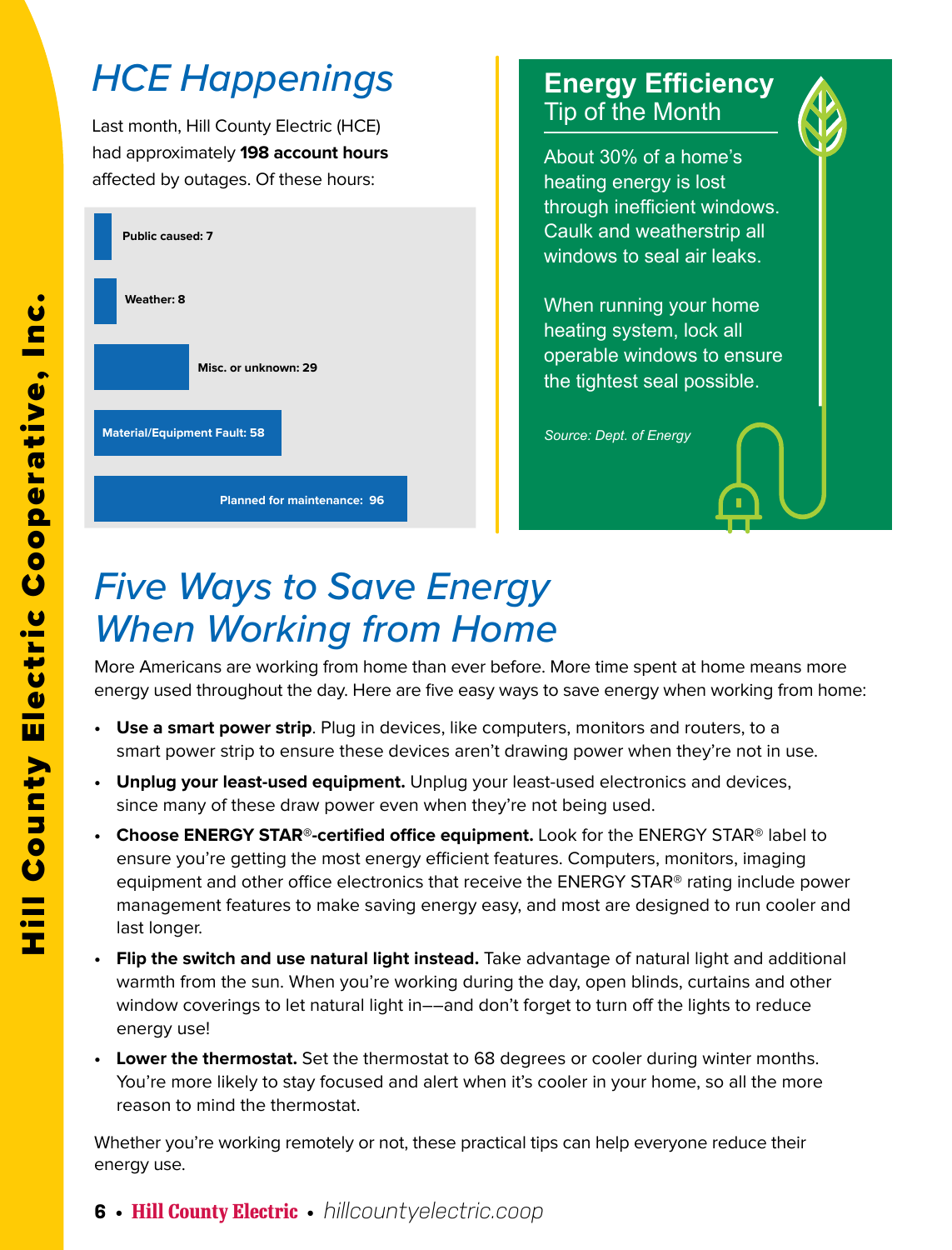# **ENERGY CONSERVATION BINGO**

Cross off a square for each energy conservation task you complete. Share this with your friends and family to see who can get a "BINGO" first!



|                                                |                              | IN                                             | G                                                  |                                                    |
|------------------------------------------------|------------------------------|------------------------------------------------|----------------------------------------------------|----------------------------------------------------|
| Turn water off<br>while brushing<br>your teeth | Use a reusable<br>bag        | Pick up trash                                  | Turn off lights<br>when you leave<br>a room        | Walk<br>somewhere<br>instead of riding<br>in a car |
| Unplug unused<br>phone chargers                | Collect items to<br>recycle  | Use a smart<br>power strip                     | Carpool with<br>friends                            | Reuse a water<br>bottle                            |
| Take a 5-minute<br>shower                      | Use solar lights<br>outdoors | <b>FREE</b>                                    | Unplug unused<br>phone chargers                    | Use a reusable<br>bag                              |
| Carpool with<br>friends                        | Pick up trash                | Turn off lights<br>when you leave<br>a room    | Take a 5-minute<br>shower                          | Collect items to<br>recycle                        |
| Reuse a water<br>bottle                        | Use a smart<br>power strip   | Turn water off<br>while brushing<br>your teeth | Walk<br>somewhere<br>instead of riding<br>in a car | Use solar lights<br>outdoors                       |